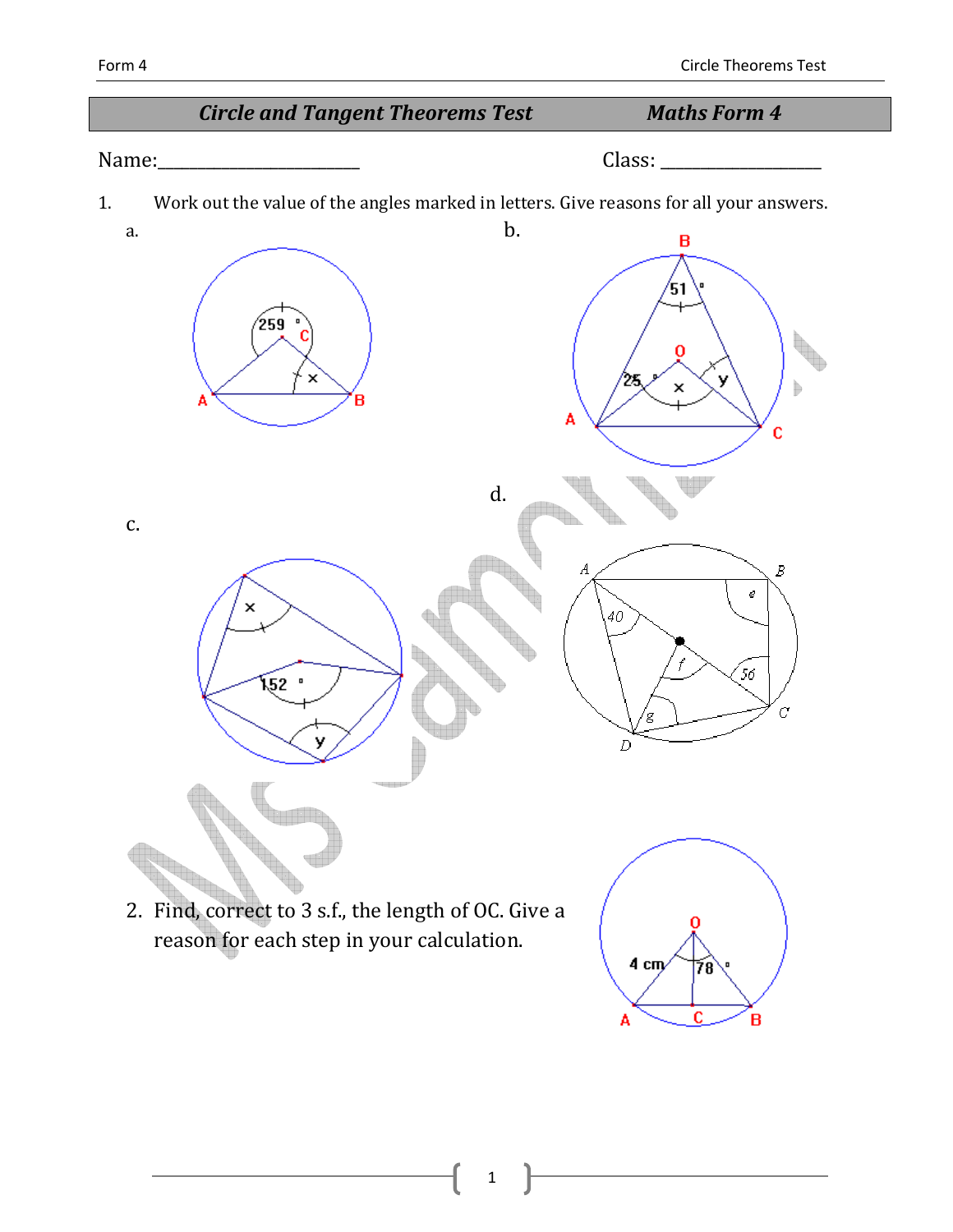B

×

56

 $10 \text{ cm}$ 

D

 $+15$ <sup>\*</sup> n

 $\triangle$ 

Λ

A

40

- 3. The circle shown has centre O.
- a) Find all the angles marked with a letter and give reasons for all your answers.
- b) Find, correct to 3 s.f., the length of side AC.



- 5. The circle shown has centre O.
	- a) State the value of ∠*BAY* , giving a reason for your answer.
	- b) Work out the length of BY and hence the length of the radius of the circle.

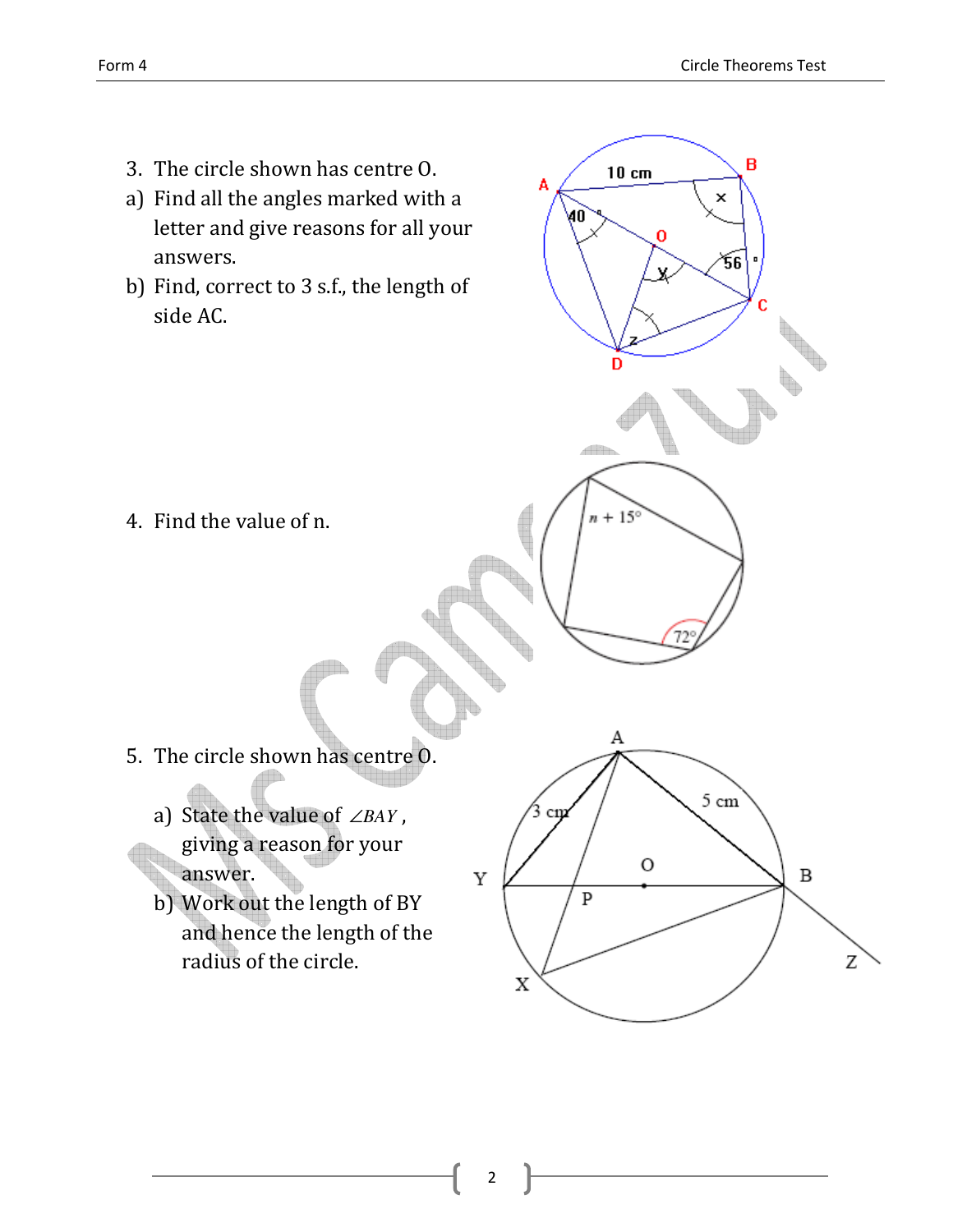